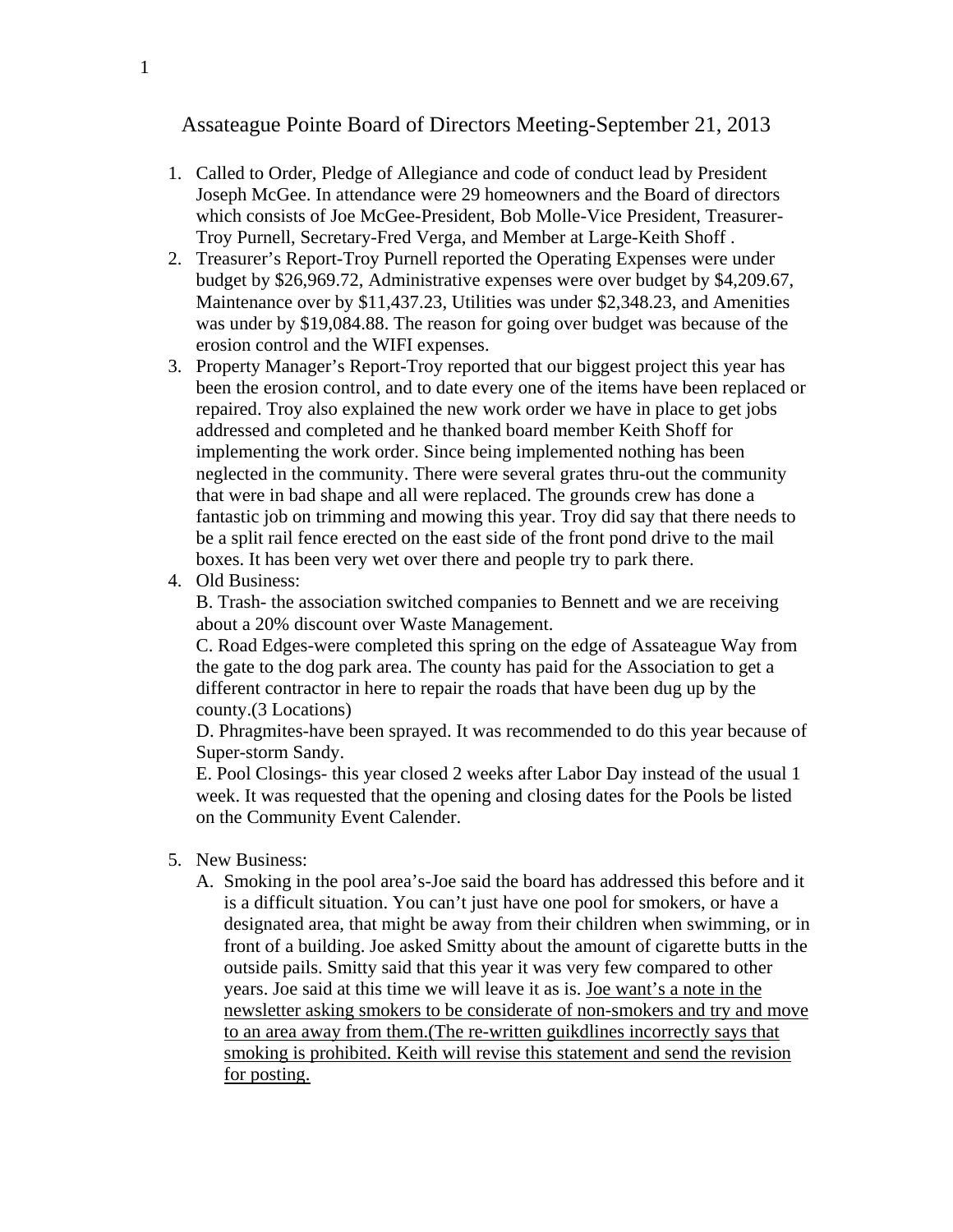- **B.** Bordering in the Community-Joe explained that the grounds crew trims between 35-40 times per year and over the last 20 years there has been a lot of things put in the yards and this makes it tough to mow without doing some damage. With that being said he wants a note in the newsletter stating that after much discussion with the ECC and board members, bordering around sheds and courtyard, with the AZEC board around the bottoms to protect them. **A motion was made by Troy to border all courtyards and sheds, (the non-skirted areas) to be completed by January 2015. 2nd by Keith Shoff and All were in favor. (This will be added to the guidelines.)**
- **C.** Washer and Dryers- Valerie has received bids for replacing the washers and dryers. The board would like information on renting commercial machines with a 50/50 split on profits and they would provide all of the maintenance on the machines owners. Look for additional Bids also. A comment was make to have separate income listed for Laundry/Games, etc.
- **D.** Pool furniture-Joe said there are several different types of tables and chairs. He had the grounds crew count all of them. In both locations there are 33 tables with holes for umbrellas, and 30 bases, with 4 spares. Barry King has repaired the umbrellas and has contacted a local distributor and found out that the umbrella poles and coverings can be replaced. It was suggested to order 8- 12 O'bravo umbrellas before the end of September**. Bob Molle made a motion to purchase the O'Brava black umbrellas at \$138.00 for 8-12, depending on the count of the umbrellas. 2nd by Fred Verga, and all were in favor.**
- E. Playground Equipment painting-we will need a commercial painter to do this job
- **F.** Financial Review committee-Elaine Galeone's committee met in August and would like to meet with the board of directors to find out the expectations they have for this committee and what the committee expects from the board. Joe said the next meeting will be the budget meeting, so he would like to meet then. The proposed budget has to announce 30 days prior to being adopted on January 1, 2014.
- **G.** Storage Area-Dale Verga does not want a homeowner's slip renewed next year because they have not responded to 4 letters that have been sent to them. They have since complied after 3 months, and put the scalloped bricks on a trailer and removed them from the ground. Joe said there has to be compromise and communication between all parties to alleviate problems. He has suggested for the storage committee to send a warning letter about losing their slip because of failure to communicate with the storage area committee. Joe also included that there is an appeal process in place. Dale would like the bushes trimmed back again this year in the storage area.
- **H.** Entertainment-Kay Whaley would like to thank everyone who has chaired an event and all the volunteers who helped on the events. She said it was a blessing to have everyone volunteering. The Pool party was a success, bingo nights were attended well. The Taste off contest was fantastic-they had 20 entries and you got to taste and vote on the best. Kay will supply Valerie the winners of the contest to be put into the newsletter. The Luau was attended by